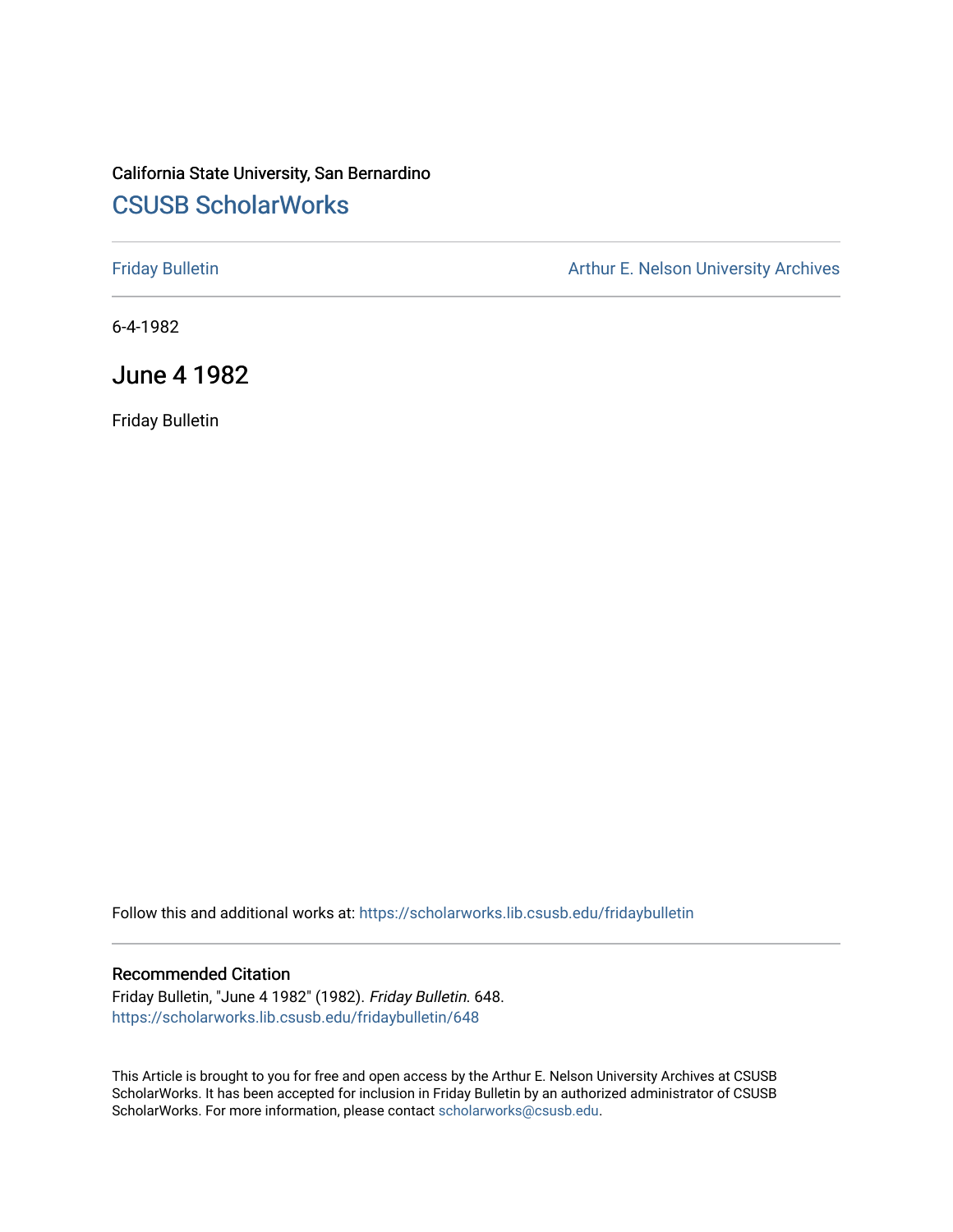



June 4, 1982

16 FACULTY MEMBERS To BE PROMOTED

Sixteen faculty members will receive promotions effective Sept. 1. They are:

## To professor:

Dr. Frances F. Berdan (Anthropology) Dr. Sheldon E. Bockman (Administration) Dr. John S. Chaney (Administration) Or, Stuart R. Ell ins (Psychology) Dr. Loren H. Filbeck (Music) Dr. Julius D. Kaplan (Art) Dr. Richard L. Moss (Economics) Dr. Reginald L. Price (Physical Education and Recreation) Dr. Robert G. Stein (Mathematics) Dr. William D. Warehall (Art)

To associate professor:

- Dr. Frances S. Coles (Sociology)
- Dr. Ellen L. Kronowitz (Education)
- Dr. Janice Loutzenhiser (Administration)
- Dr. Terrell G. Manyak (Administration)
- Dr. Patrick S. Mclnturff (Administration)
- Donna M. Ziebarth (Nursing)

PRESIDENT PFAU Chancellor Glenn S. Dumke, Trustee Blanche Bersch and six col-DINNER TONIGHT lege presidents are among the more than 410 people attending the retirement dinner honoring President and Mrs. John M. Pfau this evening. The social hour will begin at 6:30 p.m. and the dinner at 7:30 p.m. in the Commons. Resolutions and tributes from campus and offcampus groups will honor the college's founding president, who retires next month after 20 years at the helm. The Pfaus' two daughters, Madelaine and Ellen, other officials from the Chancellor's Office, and two former students of Dr. Pfau at Chicago Teachers College will be among the guests.

CONCERT ON THE GREEN A free Concert on the Green for people of all ages will DEDICATED TO DR. PFAU be presented by the Festival Orchestra and Chorus on Sunday, June 13. This special outdoor event is the second President's Campus and Community Festival Con-

cert and will be dedicated to President John M, Pfau. The program will begin at 7:30 p.m. on the Commons patio. The audience is invited to arrive early and bring a picnic dinner and lawn chairs or blankets.

Accompanied by brass, the chorus will open the program with "Te Deum," by Halsey Stevens. Keating Johnson will direct. During the other selections. Dr. Richard Saylor will conduct the Festival Orchestra, which consists of community members and students. Jane Cochran, a senior, will be featured during Albinoni's "Concerto for Oboe." Senior Kathy Argues will be featured at the piano during "Le Carnival d'Aix," by Darius Milhaud. The program will conclude with Schumann's lively "Spring Symphony."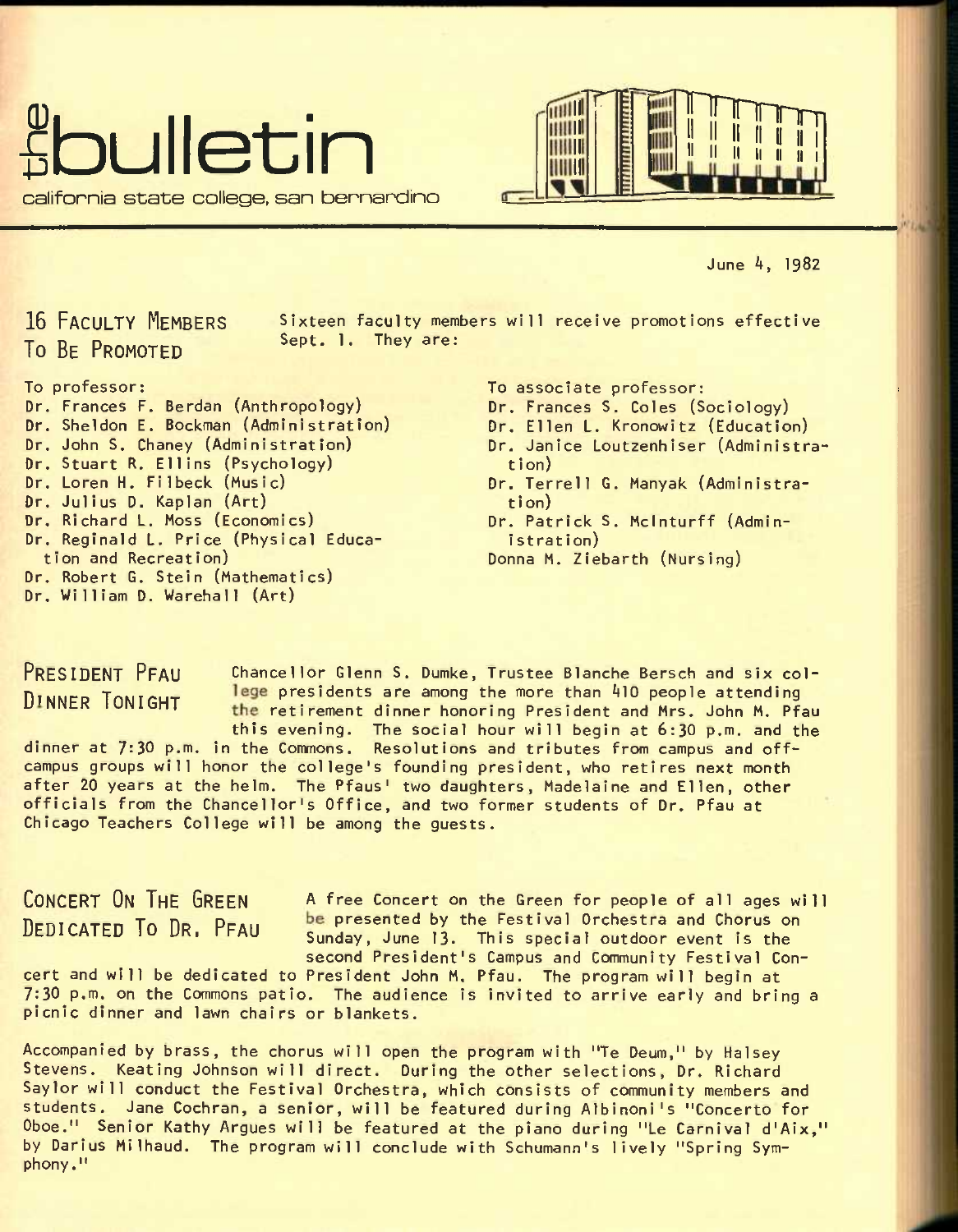NAME OUTSTANDING PROFESSOR 1982-83. Lynne<br>1982-83. Lynne Myers of Bevice chair.

BOARD OF TRUSTEES ELECT CHAIR, The Board of Trustees last week re-elected John F. O'Connell of San Francisco chair for 1982-83. Lynne Myers of Beverly Hills will

The Trustees also named Richard Bunger, professor of music at Cal State, Dominguez Hills, and Dr. Roberta Markman, professor of comparative literature at Cal State, Long Beach, recipients of the 1982 CSU Outstanding Professor Awards.

The Board received a statement from the Faculty and Staff Affairs Committee on the layoff of tenured faculty at Sonoma State commending President Peter Diamandopoulos "for his leadership in making the hard management decisions necessitated by the combination of a decline in enrollments, changing student academic preferences and fiscal constraints." This statement from the chair and vice chair of the committee also said the committee was "pleased by the efforts of President Diamandopoulos and Chancellor Glenn S. Dumke in actively pursuing the possibility of employment within The California State University for those who have been affected by these unfortunate layoffs, and urged the faculty and administration of the other 18 campuses to make every effort to join in helping to find new employment on their campuses for those whose positions regrettably have had to be cut."

The Trustees approved technical corrections in Title 5 of the California Administrative Code in sections relating to major requirements for bachelor's degrees and the new general education-breadth requirements. In addition, the Trustees amended Title 5 to delete a section on adult special students and add two new sections on adult students to provide alternate bases for admission of adults who are 25 years of age or older.

As announced in last week's Bulletin, the Trustees named the CSCSB Library the "John M. France a section on adult special students and add two new sections on adult students to<br>provide alternate bases for admission of adults who are 25 years of age or older.<br>As announced in last week's Bulletin, the Trustees As announced in last week's Bulletin, the Trustees named the CSCSB Library the "John M.<br>Pfau Library."<br>The Board also approved the firm Harnish, Morgan and Causey, Inc. as consulting archi-

The Board also approved the firm Harnish, Morgan and Causey, Inc. as consulting archi-<br>tect for Cal State, San Bernardino.

JURIED STUDENT ART SHOW The annual Juried Student Art Show will open with a **OUTLE CREEM:** THE CONSTRUCTION In the Gallery from 7 to 10 p.m., Monday.<br>OPENS MONDAY FVENING The Art Club will provide refreshments and live music. Judging is being conducted today for the four out-

;l

standing pieces. On display will be works in ceramics, glass, drawing, painting, graphics, jewelry, metal sculpture, print making, photography, wood, weaving and fiber.

In addition to the show, the Art Club will open its student gallery in VA 102 for its end-of-year sale from 7 to 10 p.m., Monday, and 11 a.m. to 5 p.m., Tuesday and Wednesday.

The California State College, San Bernardino BULLETIN is published Fridays by the Public Affairs Office, AD 117, Ext. 7558. Items for publication should be received in writing by noon Tuesday.

Edna Steinman, Director of Public Affairs Editor, Jill Scanlan Writer, Pat Wolff Calendar, Ruth Moran Printed in Duplicating Center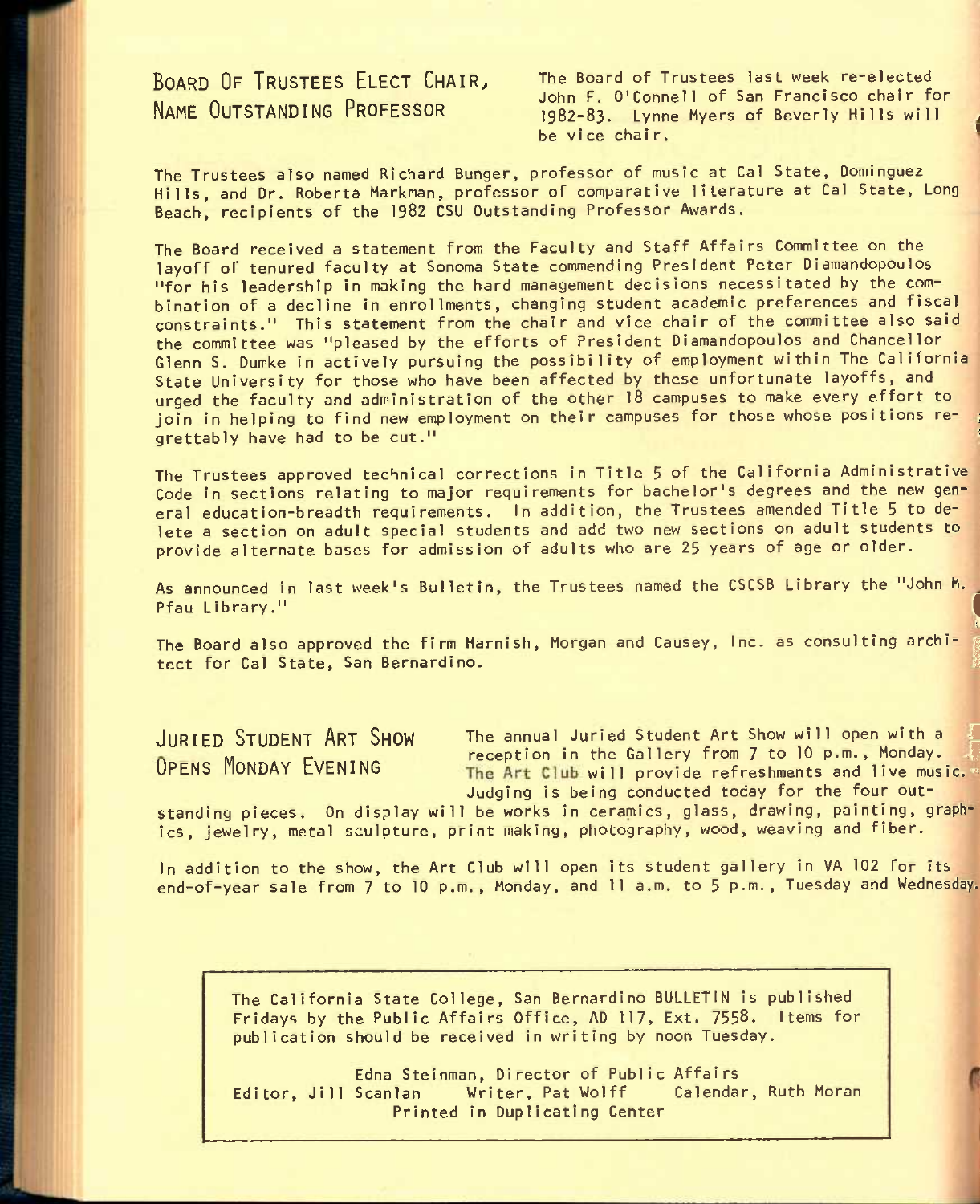HEALTH SCIENCE INITIATES Jean S. Felton, M.D., an authority on occupational PFAU'S OUTSTANDING LECTURE health, will speak on "Health and the Work Environment in the Arts" at 6 p.m., Wednesday, In PS 10. His lecture is the first in Pfau's Outstanding

Lecture series sponsored by the Health Science and Human Ecology Department.

Dr. Felton, a clinical professor of community and environmental medicine at UC, Irvine, will show slides during his presentation, which will be an historical tracing of how work and the effects of work have been depicted in painting, literature, poetry, cartoons, textiles, music, theatre and other means of creative expression.

Prior to his appointment at UCI, Dr. Felton was chief of the Division of Occupational Health, School of Public Health at UCLA. He also Is clinical professor emeritus of family and preventive medicine at USC. Dr. Felton has published about 450 articles on occupational health and Is currently writing a book on occupational medical management. Interested in the employment of the handicapped throughout his professional life, Dr. Felton received recognition as Physician of the Year in 1980 from both the president's and the governor's committees on the employment of the handicapped.

Nine students from Cal State, San Bernardino will study overseas during the 1902-83 academic year under the CSU international program. They are: NINE STUDENTS To STUDY ABROAD

Lisa Christensen, a junior this year majoring in business administration, who will study at the University of Copenhagen; Jim Daly, Junior, business administration, Waseda University, Japan; Bridgette Duggan, Junior, Spanish, University of Madrid; Iresema Guzman, senior, liberal studies: bilingual/cross-cultural, University of Madrid; Beatriz Montano, Junior, business administration, 1bero-Americana, Mexico; Bernice Morrison, senior, French, University of Aix, France; Kirsten Noerr, sophomore, political science, University of Uppsala, Sweden; Susan Paull, Junior, history, McGill University, Canada; Debra Thompson (who this past year attended Ibero-Americana University through the program), senior, Spanish, University of Madrid; and Son Kim Truong, senior, French, University of Aix.

The participants were selected on the basis of their ability to adapt to a new cultural environment, their home campus recommendations and their academic record. Selection is competitive and final decisions are made by a statewide committee of faculty members. Dr. Mireille Rydell (French) is the program coordinator for this campus.

'STEPPENWOLF' The film "Steppenwolf," based on the novel by Herman Hesse, will TOMORROW NIGHT conclude this year's foreign film series Saturday night. The film, which has German dialog and English subtitles, will be shown free at 7:30 p.m. in PS 10. Max von Sydow stars as loner Harry Haller, who loves the cleanliness, order and respectability of the middle class, but knows he can never be a part of the bourgeois establishment.

SPEAKING OUT Dr. Reginald Price and Paula Haro (Physical Education and Recreation) were workshop leaders at the Southwest Dance Movement and Acrobatics Conference, May 7 and 8, in Riverside. Dr. Price directed sessions in the assessment and treatment of athletic injuries and Mrs. Haro conducted sessions in Jazz dance and creative movement.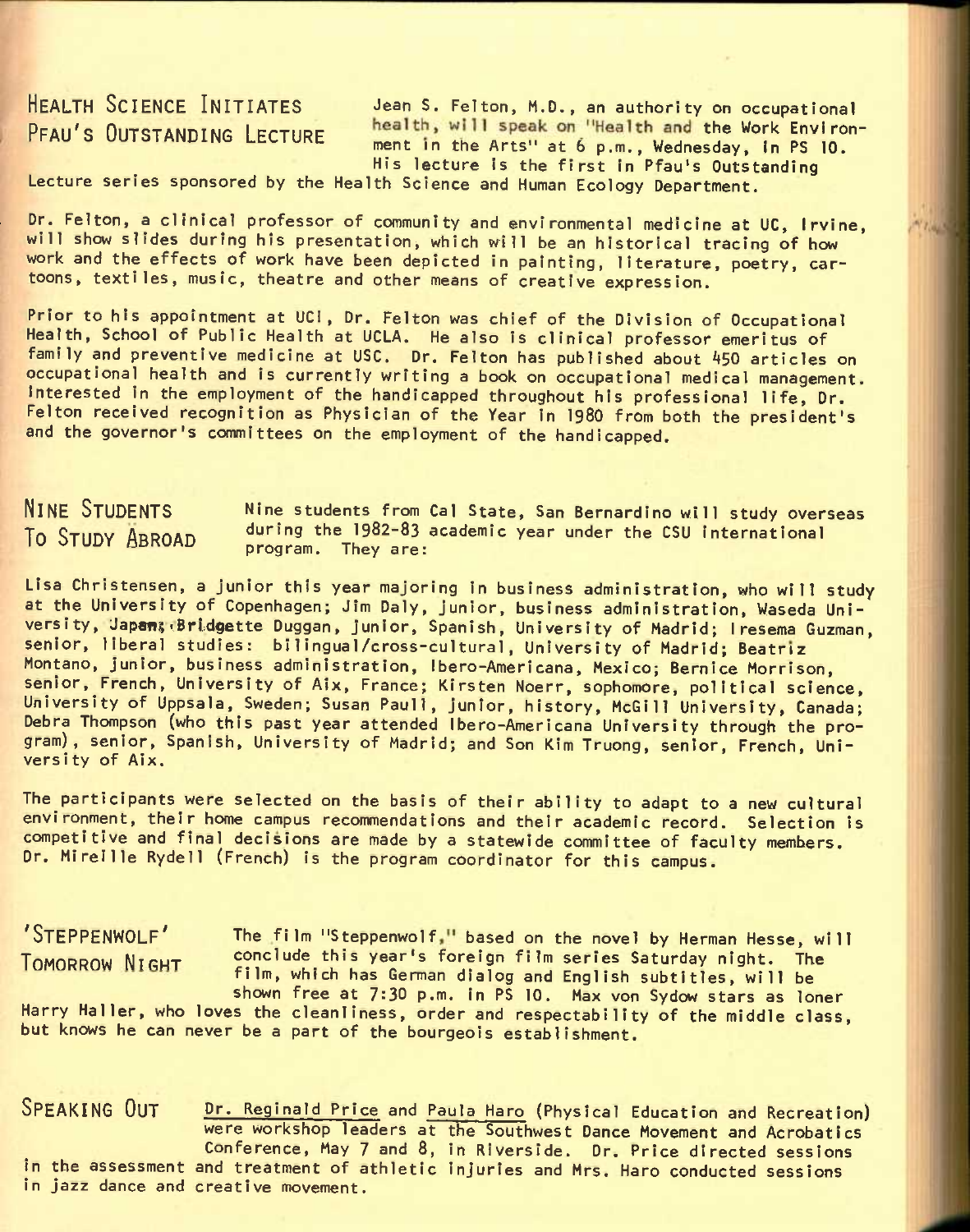5K, 10K Late registration is being taken for the 5K and 10K runs and 10K walk Saturday, sponsored by the Heart Assn. The activities will begin at<br>SATURDAY 7 10 10 1 the B Field Begistration is available by contacting Jo 7 a.m. on the P.E. field. Registration is available by contacting Joe Liscano (Physical Education and Recreation) at the PE Equipment Room

before 6:30 p.m. today or at the field from 6 to 6:45 a.m. Saturday. The late registration fee is \$10 with T-shirt, or \$6 without. Also, volunteers are needed to help with the events. All volunteers will receive a T-shirt.

UNI PHI TO HAVE Uni Phi will have a poolside potluck from 1 to 5 p.m., Friday, June 11, by the college pool. A barbecue is planned, and the<br>
POOLSIDE POTLUCK Services to Students with Disabilities Office is taking sign-Services to Students with Disabilities Office is taking signups for potluck entrees. The campus community is Invited.

1900~1930 SHEET MUSIC Nostalgic sheet music is on display on the main floor of The Library through Sept. 20. Examples are "Peg 0' My<br>
ON DISPLAY IN LIBRARY Heart " billed as the \$1000-prize song in 1913: "You Heart," billed as the \$1000-prize song in 1913; "You Made Me Love You, 1 Didn't Want To Do It," and "Take Me Out To The Ball Game."

The war years of World War I brought on songs reflective of the feelings of the times, such as "You Keep Sending 'Em Over and We'll Keep Knocking 'Em Down." This 1918 piece of sheet music displays a photo of a youthful Eddie Cantor. Other examples of sheet music from different years include "All She'd Say Was Umh-Hvm," a hit from the l4th edition of the Ziegfield Follies of 1920.

NOTEWORTHY Dr. Richard Ackley (Academic Administration) is listed in the Heritage Foundation's 1982 Annual Guide to Public Policy Experts in the fields of strategic forces' planning and sea power projection/U.S. Navy.

Dr. Martin Bertman (Philosophy) has been appointed distinguished visiting professor for 1982-83 at Humboldt State University.

Dr. Kenton Monroe (Dean of Students Office) was re-elected chair of the Deans of Students for CSU.

PUBLICATIONS Dr. Jorun Johns (Foreign Languages) has a bibliography of Barbara Frischmuth, a contemporary Austrian writer, published in the Kritisches Lexikon zur deutschsprachigen Gegenwarts1iteratur.

Dr. Margaret Doane (English) has an article titled "'Thy Soul Is in Thy Face': Physi cal Appearance and Character in Browning's Poems" accepted for publication in the spring 1982 issue of Studies in Browning.

Dr. Robert Blackey (History) has been informed by his publisher, ABC-Clio Books, that his latest book, Revolutions and Revolutionists; A Comprehensive Guide to the Literature, will be published this month.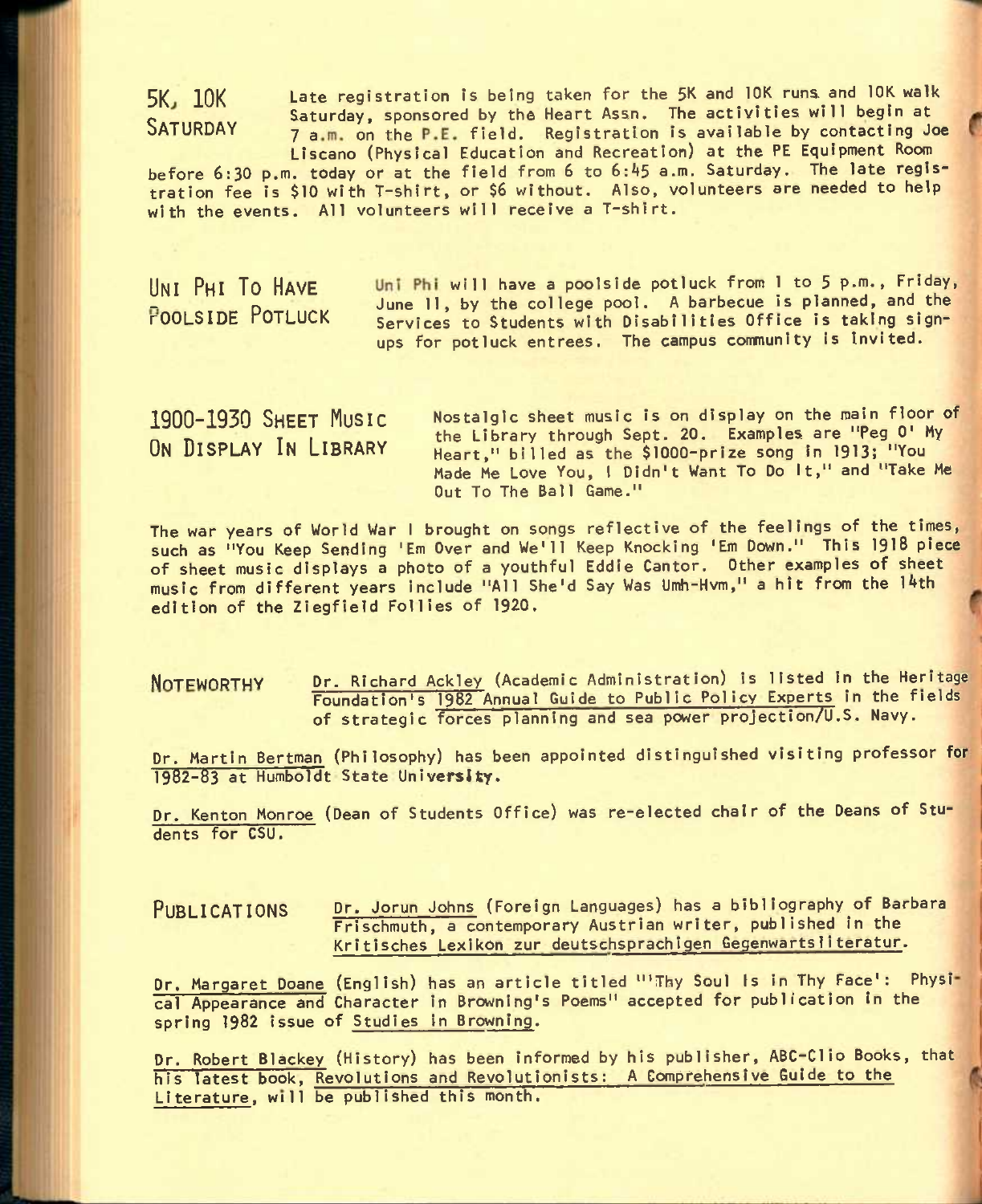OPERATION SECOND CHANCE FOR the 13th year, this college, through the Educa- **PLANNED FOR THIS SUMMER** tional Support Services Office, will participate in the Operation Second Chance program in which students aged 14-20 will work on campus and attend career-

oriented classes. In the program, funded through CETA, students will be placed in various departments to work four hours each morning, Monday through Friday. Departments with jobs that can be filled through the program are asked to contact the Educational Support Services Office by Thursday. Dates for the program are tentatively June 28-Aug. 20 or July 7-Aug. 27.

## EMPLOYMENT OPPORTUNITIES

(Applications will not be accepted until after 2 p.m. today)

ADMINISTRATION Secretary B--\$1215-\$1439/mo.; fulltime, permanent; contingent upon sufficient funding. Apply by 2 p.m., June 11,

Clerical Assistant IIB--\$1087-\$1283/ mo.; full-time, permanent; contingent upon sufficient funding. Apply by 2 p.m., June 11.

COUNSELING CENTER Testing Coordinator/Counselor (SAIL)--\$728.50-\$873.50/mo.; part-time, 20 hrs./wk.; temporary through June 30, 1983; available Sept. 1; contingent upon sufficient funding. Apply by 2 p.m., June 11.

ENGLISH Department Secretary 1A--\$1128-\$1333/fno.; full-time, permanent; contingent upon sufficient funding. Apply by 2 p.m., June 11. (repost)

## **PERSONNEL**

LEFT THE COLLEGE Cynthia Favela Secretary Teacher Corps

### FINANCIAL AID

Clerical Assistant 1IA--\$927.90-\$1093.50/ mo.; part-time, .9 time; temporary to Nov. 15, 1982; available July 1; contingent upon sufficient funding. Apply by June 11,

### HUMANITIES

Secretary B--\$1215-\$1439/mo.; full-time, permanent; contingent upon sufficient funding. Apply by 2 p.m., June 11.

## MUSIC AND THEATRE ARTS

Clerical Assistant 11A--\$515.50-\$607.50/ mo.; half-time, temporary to June 20, 1983; contingent upon sufficient funding. Apply by 2 p.m., June 11. (repost)